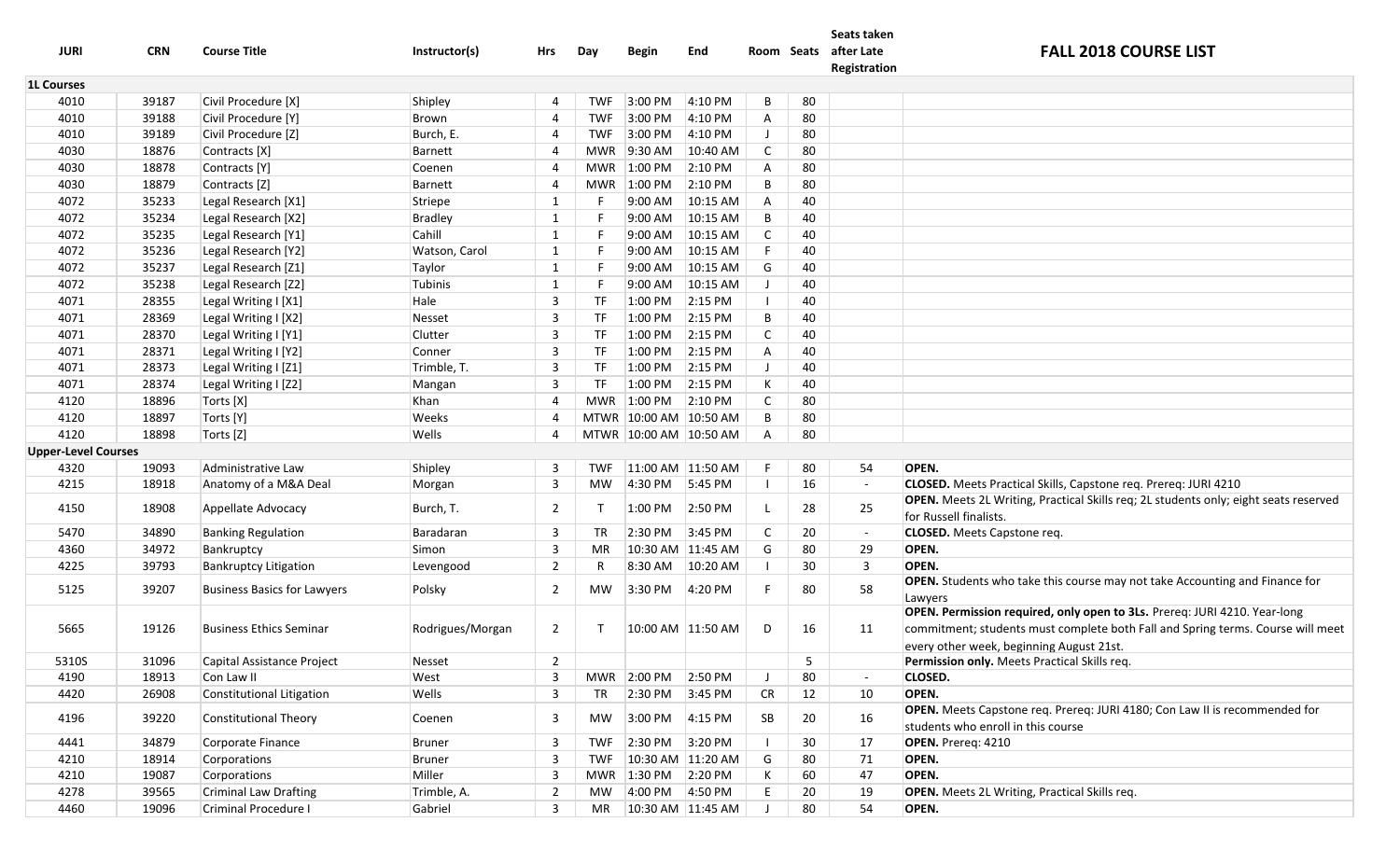|             |            |                                  |                   |                |              |              |                   |     |                | Seats taken                           |                                                                                         |
|-------------|------------|----------------------------------|-------------------|----------------|--------------|--------------|-------------------|-----|----------------|---------------------------------------|-----------------------------------------------------------------------------------------|
| <b>JURI</b> | <b>CRN</b> | <b>Course Title</b>              | Instructor(s)     | Hrs            | Day          | <b>Begin</b> | End               |     |                | Room Seats after Late<br>Registration | <b>FALL 2018 COURSE LIST</b>                                                            |
|             |            |                                  |                   |                |              |              |                   |     |                |                                       | CLOSED. Meets 2L Writing, Practical Skills req.; course will meet online at assigned    |
|             |            |                                  |                   |                |              |              |                   |     |                |                                       | times. Some instructional sessions will be available for students to download in        |
| 5455        | 34956      | Document Drafting: Litigation    | Trimble, T.       | 3              | <b>TF</b>    | 9:00 AM      | 10:15 AM          | ONL | $\overline{3}$ | $\sim$                                | advance and review on their own time. Class will not meet on days when this option      |
|             |            |                                  |                   |                |              |              |                   |     |                |                                       | has been made available.                                                                |
| 4825        | 39303      | Election Law                     | Ringhand          | 3              | <b>MW</b>    | 9:00 AM      | 10:15 AM          | J   | 80             | 77                                    | OPEN.                                                                                   |
| 4990        | 35097      | <b>Employment Discrimination</b> | Richardson        | $\overline{2}$ | M            | 4:30 PM      | 6:20 PM           | C   | 80             | 42                                    | <b>OPEN.</b> Meets Practical Skills req.                                                |
| 5280        | 34962      | <b>Environmental Law</b>         | Fowler            | 3              | TR           | 3:30 PM      | 4:45 PM           | F.  | 80             | 23                                    | OPEN.                                                                                   |
| 5440        | 39193      | <b>Ethics in Litigation</b>      | Brown             | $\overline{2}$ | R            | 9:00 AM      | $10:50$ AM        | E   | 20             | $\sim$                                | CLOSED. Prereq: JURI 4300 or 4300E                                                      |
| 4250        | 27039      | Evidence                         | Mayson            | 3              | TF           | 2:00 PM      | $3:15$ PM         | F.  | 80             | 71                                    | OPEN.                                                                                   |
| 5330        | 31109      | Family Law                       | Scartz            | 3              | <b>TF</b>    |              | 10:30 AM 11:45 AM | J   | 80             | 56                                    | OPEN.                                                                                   |
| 5120        | 34991      | Federal Income Tax               | Polsky            | 3              | MW           | 9:00 AM      | 10:15 AM          | G   | 80             | 75                                    | OPEN.                                                                                   |
| 5046        | 31191      | Hulsey-Gambrell Moot Court Comp. | Casey/McNiff      | 1              |              |              |                   |     | 30             |                                       | Permission only. Meets Practical Skills req.                                            |
| 4628        | 39424      | Innovation in Practice of Law    | Bartlett          | $\overline{2}$ | R.           | 4:00 PM      | 5:50 PM           | J   | 80             | 19                                    | OPEN.                                                                                   |
| 5646        | 31118      | Internal Investigations          | Conner            | 3              | TF           | 9:00 AM      | 10:15 AM          |     | 4              | $\omega$                              | <b>CLOSED.</b> Meets 2L Writing, Practical Skills req.                                  |
| 5041        | 39567      | International Advocacy Seminar   | McNiff            | $\overline{2}$ |              |              |                   |     | 5              |                                       | Permission only.                                                                        |
| 5041        | 39568      | International Advocacy Seminar   | Rutledge          | $\overline{2}$ |              |              |                   |     | 5              |                                       | Permission only.                                                                        |
| 4270        | 39236      | International Criminal Law       | Amann             | 3              | TF           | 1:00 PM      | $2:15$ PM         | E   | 4              | $\sim$                                | <b>CLOSED.</b>                                                                          |
| 4670        | 39192      | International Human Rights       | Amann             | 3              | TF           |              | 10:30 AM 11:45 AM | E   | 20             | $\sim$                                | <b>CLOSED.</b>                                                                          |
| 5380        | 19148      | International Legal Research     | Burnett           | 1              | R            | 8:30 AM      | 10:20 AM          |     | 20             |                                       | <b>CLOSED.</b> Meets Practical Skills req. Will meet on the following dates: 9/6, 9/13, |
|             |            |                                  |                   |                |              |              |                   |     |                |                                       | 9/20, 9/27, 10/4, 10/11, 10/18                                                          |
| 4710        | 39237      | International Taxation           | Schueneman        | $\overline{2}$ | W            | 4:30 PM      | 6:20 PM           |     | 20             | 9                                     | <b>OPEN.</b> Meets Practical Skills req.                                                |
| 4770        | 34915      | Labor Arbitration                | Hagaman           | $\overline{2}$ | $\mathsf{T}$ | 3:30 PM      | 5:20 PM           |     | 18             |                                       | <b>CLOSED.</b> Meets Practical Skills req.                                              |
| 4760        | 26882      | Labor Law                        | Johnson           | 3              | MWR          | 2:30 PM      | 3:20 PM           | К   | 60             | 19                                    | OPEN.                                                                                   |
| 4275        | 39214      | Landmark Cases in Crim. Lit.     | Cook, J.          | $\overline{2}$ | M            | 1:00 PM      | 2:50 PM           | E   | 20             |                                       | <b>CLOSED.</b> Meets Capstone req.                                                      |
| 4213        | 35023      | Legal Negotiation & Settlement   | McNiff            | 3              | <b>MWR</b>   |              | 10:30 AM 11:20 AM |     | 20             |                                       | <b>CLOSED.</b> Meets Practical Skills, Capstone req.                                    |
| 4390        | 34925      | Military Law                     | Shi               | $\overline{2}$ | W            | 4:30 PM      | 6:20 PM           | H   | 30             | 9                                     | OPEN.                                                                                   |
| 5047        | 31192      | <b>Mock Trial Competition</b>    | Casey/McNiff      | $\overline{2}$ |              |              |                   |     | 30             |                                       | Permission only. Meets Practical Skills req.                                            |
| 5042        | 31190      | Moot Court Competition           | Casey/McNiff      | $\overline{2}$ |              |              |                   |     | 30             |                                       | Permission only. Meets Practical Skills req.                                            |
| 5044        | 31193      | Negotiation Competition          | Morgan            | $\mathbf{1}$   |              |              |                   |     | 20             |                                       | Permission only. Meets Practical Skills req.                                            |
| 4923        | 39288      | Patent Prosecution & Procedure   | Warenzak          | $\overline{2}$ | F.           | 1:30 PM      | 3:20 PM           | H   | 20             | 8                                     | OPEN. Pre/coreq: JURI 4920 or JURI 5050                                                 |
| 5596        | 39278      | Political Leadership & the Law   | Chambliss/Knowles | $\overline{2}$ | M            | 8:30 AM      | 10:20 AM          | SB  | 20             |                                       | Application only; prereq: JURI 4180.                                                    |
| 4821        | 39528      | Race & the Law                   | Baradaran         | 1              | $\mathsf{T}$ | 4:30 PM      | 6:20 PM           | Α   | 80             | 39                                    | OPEN. Will meet every other week, starting August 21st.                                 |
| 4960        | 19109      | Securities Regulation            | Rodrigues         | $\overline{3}$ | MWR          | 1:00 PM      | 1:50 PM           |     | 80             | 40                                    | OPEN. Prereq: JURI 4210                                                                 |
| 4625        | 39285      | Solo & Small Firm Practice       | Arauz             | $\overline{2}$ | W            | 8:30 AM      | 10:20 AM          | F   | 60             | 43                                    | OPEN.                                                                                   |
| 5550        | 39284      | Sports Law                       | Cooper/Heller     | $\overline{2}$ | F.           | 8:30 AM      | 10:20 AM          |     | 32             | $\sim$                                | <b>CLOSED.</b>                                                                          |
| 4585        | 39191      | Supreme Court: Current Term      | West              | 3              | MR           |              | 10:30 AM 11:45 AM | H   | 20             |                                       | CLOSED. Prereq: JURI 4180                                                               |
| 4300        | 19090      | The Law & Ethics of Lawyering    | Sawyer            | 3              | <b>TR</b>    | 4:00 PM      | 5:15 PM           | G   | 80             | 50                                    | OPEN.                                                                                   |
| 5640        | 39529      | Timing in Fed Tax                | Watson, Camilla   | 3              | MW           | 2:00 PM      | $3:15$ PM         | G   | 80             | 11                                    | OPEN. Prereg: JURI 5120                                                                 |
|             |            |                                  |                   |                |              |              |                   |     |                |                                       | CLOSED. NOTE: One cannot take IP Survey (JURI 5050) after having taken any two of       |
| 4930        | 31817      | Trademark Law                    |                   | $\overline{2}$ | M            | 8:30 AM      | 10:20 AM          | E   | 20             |                                       | the following courses: Copyright Law (JURI 4430), Patent Law (JURI 4920), or            |
|             |            |                                  | Swann             |                |              |              |                   |     |                |                                       | Trademark Law (JURI 4930). If the IP Survey course is taken first, any or all three of  |
|             |            |                                  |                   |                |              |              |                   |     |                |                                       | the advanced intellectual property courses can be taken.                                |
| 5040        | 19112      | Trial Practice                   | Cook, A.          | $\overline{2}$ | R            | 3:30 PM      | 6:20 PM           | К   | 20             | $\sim$                                | <b>CLOSED.</b> Meets Practical Skills req.                                              |
| 5040        | 19111      | Trial Practice                   | Casey             | $\overline{2}$ | W            | 4:00 PM      | 6:50 PM           | C   | 20             | $\sim$                                | <b>CLOSED.</b> Meets Practical Skills req.                                              |
| 4280        | 19092      | Trusts & Estates                 | Hall              | 3              | MR           | 2:00 PM      | $3:15$ PM         | F.  | 80             | 76                                    | OPEN. Prereq: JURI 4090                                                                 |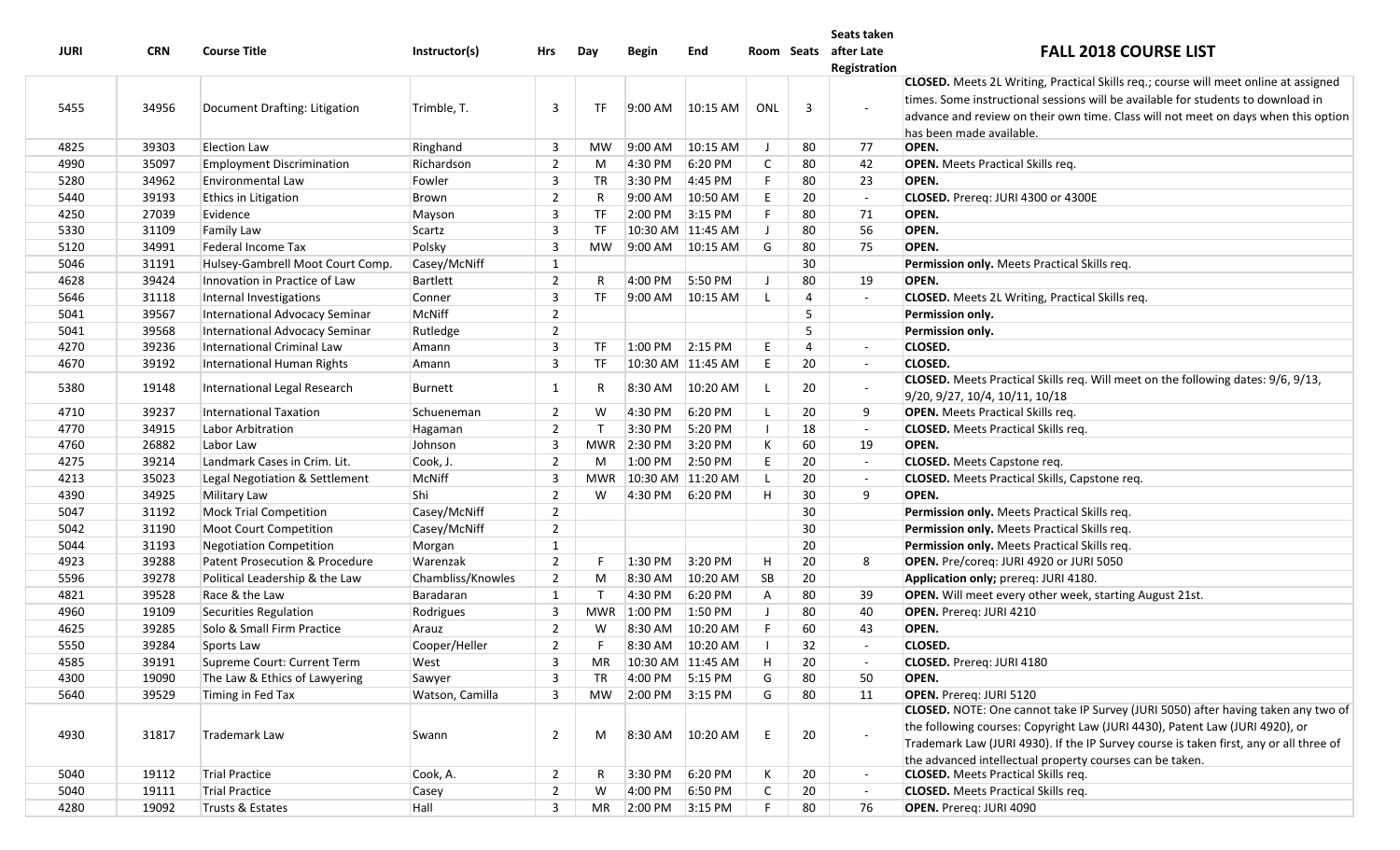|                                            |                          |                                                   |                   |                |     |              |         |           |    | Seats taken                           |                                                                                               |
|--------------------------------------------|--------------------------|---------------------------------------------------|-------------------|----------------|-----|--------------|---------|-----------|----|---------------------------------------|-----------------------------------------------------------------------------------------------|
| <b>JURI</b>                                | <b>CRN</b>               | <b>Course Title</b>                               | Instructor(s)     | Hrs            | Day | <b>Begin</b> | End     |           |    | Room Seats after Late<br>Registration | <b>FALL 2018 COURSE LIST</b>                                                                  |
| 4088                                       | 34893                    | Writing for Judicial Clerkships                   | Clutter           | $\overline{2}$ | MW  | 4:00 PM      | 4:50 PM | G         | 3  | 18                                    | <b>OPEN.</b> Meets 2L Writing, Practical Skills req.                                          |
| Mini-courses                               |                          |                                                   |                   |                |     |              |         |           |    |                                       |                                                                                               |
| 5595                                       | 41079                    | Compliance Reg./Gov't & the Market                | Dempsey/Baradaran | $\mathbf{1}$   |     |              |         |           | 80 | 9                                     | OPEN. Mini-course; will meet November 5-8, 4:30-7:35PM in Room B.                             |
|                                            |                          |                                                   |                   |                |     |              |         |           |    |                                       | Mini-course, application only; will meet in Room H:                                           |
| 5595                                       | 35239                    | Cybersecurity                                     | Sumner            | $\mathbf{1}$   |     |              |         |           | 30 |                                       | Mon-Fri, Sept. 17, 18, 19, 20, 21; 4:30-7:00 PM                                               |
|                                            |                          |                                                   |                   |                |     |              |         |           |    |                                       | Mini-course, application only; will meet 5:00-7:00PM on Aug. 22, 29, Sept. 5, 10,             |
|                                            |                          |                                                   |                   |                |     |              |         |           |    |                                       | 12, 19, 26, Oct. 3, and Nov. 7 in the Sanders Boardroom;                                      |
| 4581                                       | 40985                    | Excessive Force and § 1983                        | Eaton             | 1              |     |              |         |           | 16 |                                       | will meet Oct. 15 4:30-6:30PM in Room K;                                                      |
|                                            |                          |                                                   |                   |                |     |              |         |           |    |                                       | will meet Oct. 17 4:30-5:30PM in Room K.                                                      |
|                                            |                          |                                                   |                   |                |     |              |         |           |    |                                       | Mini-course, application only; will meet in Room I:                                           |
|                                            |                          |                                                   |                   |                |     |              |         |           |    |                                       | Fri, Sept. 21, 3:30-5:30PM;                                                                   |
|                                            |                          |                                                   |                   |                |     |              |         |           |    |                                       | Mon, Sept. 24, 12:00-1:00PM;                                                                  |
| 4581                                       | 39232                    | <b>Executive Branch Lawyering</b>                 | Barron/Amann      | 1              |     |              |         |           | 20 |                                       | Tue, Sept. 25, 12:00-1:00PM;                                                                  |
|                                            |                          |                                                   |                   |                |     |              |         |           |    |                                       | Thu, Sept. 27, 12:00-1:00PM and 5:00-9:00PM;                                                  |
|                                            |                          |                                                   |                   |                |     |              |         |           |    |                                       | Fri, Sept. 28, 12:00-1:00PM and 5:00-9:00PM;                                                  |
|                                            |                          |                                                   |                   |                |     |              |         |           |    |                                       | Mon, Oct. 1, 12:00-1:00PM                                                                     |
|                                            |                          |                                                   |                   |                |     |              |         |           |    |                                       | Mini-course, application only; will meet in Room I:                                           |
|                                            |                          |                                                   |                   |                |     |              |         |           |    |                                       | Thu, Sept. 6, 5:00-7:00PM;                                                                    |
| 5589                                       | 39624                    | Foundations of US Privacy Law & Practi Briceno    |                   | 1              |     |              |         |           | 40 |                                       | Fri, Sept. 7, 5:00-7:00PM;                                                                    |
|                                            |                          |                                                   |                   |                |     |              |         |           |    |                                       | Sat, Sept. 8, 10:00AM-12:30PM & 1:30-3:30PM;                                                  |
|                                            |                          |                                                   |                   |                |     |              |         |           |    |                                       | Sun, Sept. 9, 10:00AM-12:30PM & 1:30-3:30PM                                                   |
| 5595                                       | 39628                    | Game Theory and the Law                           | Ayal/Miller       | 1              |     |              |         |           | 20 |                                       | Mini-course, application only; will meet in Room B:                                           |
|                                            |                          |                                                   |                   |                |     |              |         |           |    |                                       | Mon-Fri, Sept. 17, 18, 19, 20, 21; 4:30-7:00PM                                                |
|                                            |                          |                                                   |                   |                |     |              |         |           |    |                                       | Mini-course, application only; will meet:                                                     |
|                                            | 39234                    | Multi-District Litigation                         | Robreno/Burch, E. | 1              |     |              |         |           |    |                                       | Oct 19, 12:00PM-2:00PM in Room L;                                                             |
| 5597                                       |                          |                                                   |                   |                |     |              |         |           | 20 |                                       | Oct 22, 12:00PM-3:00PM in Room H;                                                             |
|                                            |                          |                                                   |                   |                |     |              |         |           |    |                                       | Oct 23, 10:00AM-1:00PM in Room H;                                                             |
|                                            |                          |                                                   |                   |                |     |              |         |           |    |                                       | Oct 24, 10:00AM-1:00PM in Room H;                                                             |
|                                            |                          |                                                   |                   |                |     |              |         |           |    |                                       | Oct 26, 12:00PM-1:30PM in Room L                                                              |
| 4581                                       | 39233                    | Opinion Testimony & Scientific Evidenc Royal/Hall |                   | 1              |     |              |         |           | 20 |                                       | Mini-course, application only; will meet in Room C:                                           |
|                                            |                          |                                                   |                   |                |     |              |         |           |    |                                       | Sept. 4, 5, 11, 12, 18, 19, 5:00-7:05PM                                                       |
| <b>Clinics, Externships and Practicums</b> |                          |                                                   |                   |                |     |              |         |           |    |                                       |                                                                                               |
| 4155S                                      | 35173                    | Appellate Litigation Clinic I                     | Burch, T.         | 3              |     |              |         |           | 10 |                                       | Permission only. Meets Practical Skills req.                                                  |
|                                            |                          |                                                   |                   |                |     |              |         |           |    |                                       | Permission only. Meets Practical Skills req. Prereq: JURI 4300 plus either JURI 4000          |
| 4216S/4217S                                |                          | 31055/31059 Business Law Clinic                   | Tracy             | $\overline{4}$ |     |              |         |           | 8  |                                       | or JURI 4210, plus any upper-level drafting course. Must register for both sections           |
|                                            |                          |                                                   |                   |                |     |              |         |           |    |                                       | (4216S/4217S)<br>Permission only. Meets Practical Skills req. Must register for both sections |
| 5761S/5762S                                | 31383/39363 CEASE Clinic |                                                   | Hetherington      | $3$ to $6$     | M   | 3:30 PM      | 5:20 PM | D         | 8  |                                       | (5761S/5762S)                                                                                 |
|                                            |                          |                                                   |                   |                |     |              |         |           |    |                                       | Permission only. Meets Practical Skills req. Must register for both sections                  |
| 5970S/5971L                                |                          | 35105/35106 Civil Externship I                    | Grant             | $2$ to 6       | W   | 5:30 PM      | 7:20 PM | <b>CR</b> | 25 |                                       | (5970S/5971L)                                                                                 |
|                                            |                          |                                                   |                   |                |     |              |         |           |    |                                       | Permission only. Meets Practical Skills req. Must register for both sections                  |
| 5963S/5964S                                |                          | 35107/35108 Civil Externship II                   | Scherr            | $2$ to $6$     | M   | 5:30 PM      | 7:20 PM | D         | 20 |                                       | (5963S/5964S)                                                                                 |
|                                            |                          |                                                   |                   |                |     |              |         |           |    |                                       |                                                                                               |
| 5628S/5629L                                |                          | 31085/39184 Community Health Law Partnership      | Cade              | -4             |     |              |         |           | 8  |                                       | Permission only. Meets Practical Skills req. Year-long commitment; students must              |
|                                            |                          |                                                   |                   |                |     |              |         |           |    |                                       | complete both Fall and Spring terms. Must register for both sections (5628S/5629L)            |